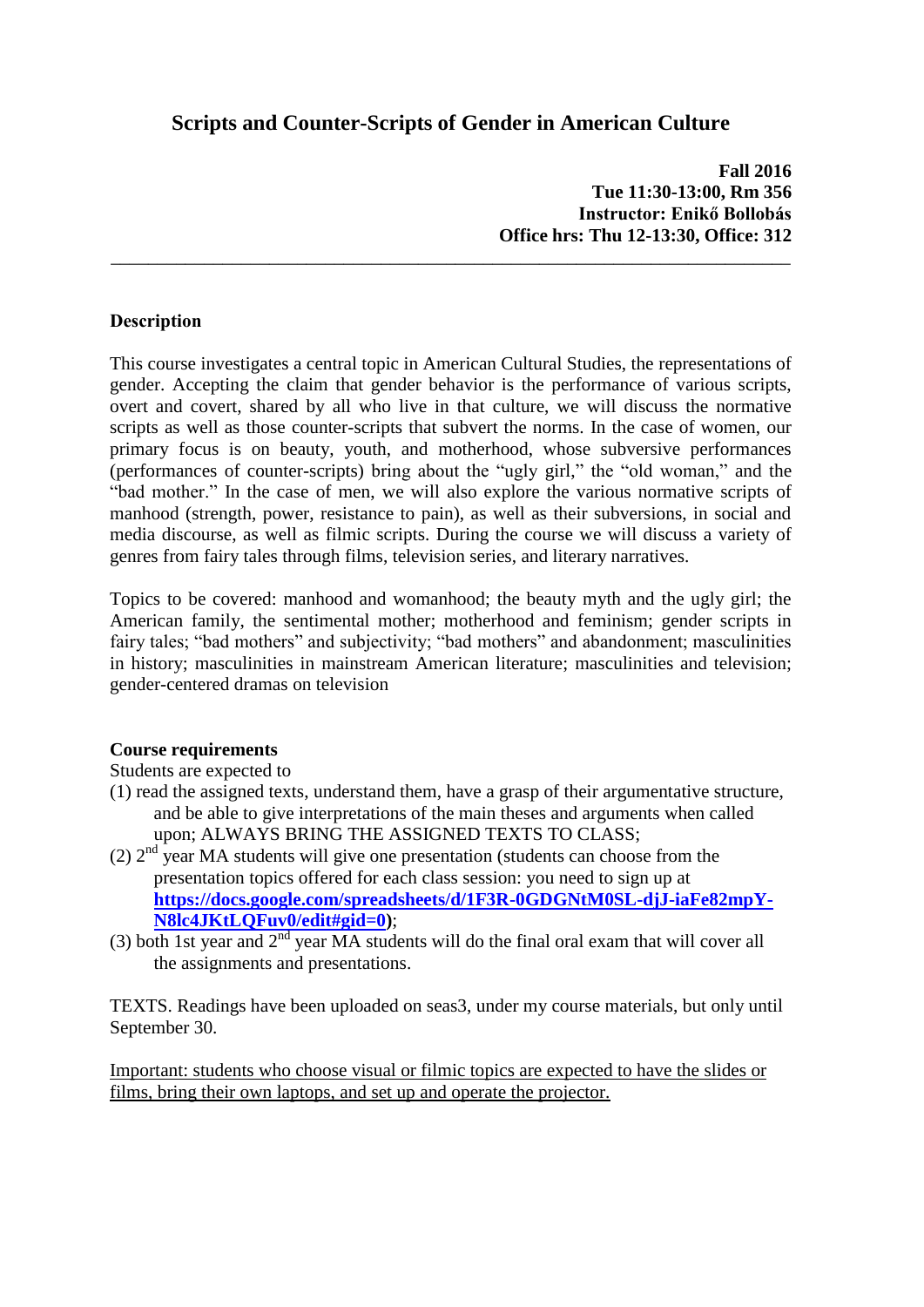### **Schedule of classes**

| September 13 | Orientation, presentation topics distributed           |
|--------------|--------------------------------------------------------|
|              | (Students who chose hard to find texts $\&$ films will |
|              | locate the texts and films within two weeks)           |

**September 27 Cultural studies; Scripts of manhood and womanhood (lecture)** (Students who chose hard to find texts & films will confirm the availability of their texts & films)

# **October 4 19th & 20th century scripts: family, motherhood, womanhood**

Assignment for all:

Harriet Beecher Stowe, *Uncle Tom's Cabin* (find text) Betty Friedan, *The Feminine Mystique*, chapter 1 ("The Problem That Has No Name"), chapter 2 ("The Happy Housewife Heroine"), chapter 13 ("The Forfeited Self") (pdf) The Good Housewife Guide [\(http://www.littlethings.com/1950s-good](http://www.littlethings.com/1950s-good-housewife-guide/)[housewife-guide/\)](http://www.littlethings.com/1950s-good-housewife-guide/)

#### Presentation topics:

| *Ann Douglas, The Feminization of American Culture (book presentation) <sup>*</sup>  |
|--------------------------------------------------------------------------------------|
| George Gissing, <i>The Odd Women</i> (find the book, present the plot, give critical |
| analysis)                                                                            |

- \*Carrie Fisher, *Postcards from the Edge* (1987) (find the book & film, present the plot, give critical analysis, select and play scenes for in-class viewing)
- movie: *Alice Doesn't Live Here Anymore* (1974, dir. Martin Scorsese [presenting student will select and play scenes for in-class viewing  $\&$ give critical analysis])
- novel + movie: Mary McCarthy, *The Group* novel; *The Group* movie (1966, dir. Sidney Lumet [presenting student will find the novel & film, select and play scenes for in-class viewing & give critical analysis of both novel and film])

|                     | fairy tales: Little Red Riding Hood, Cinderella, Sleeping Beauty     |
|---------------------|----------------------------------------------------------------------|
| Assignment for all: |                                                                      |
| October 11          | Scripts from fairy tales (of womanhood, marriage, and<br>motherhood) |
|                     |                                                                      |
|                     |                                                                      |
|                     |                                                                      |

Presentation topics:

1

<sup>\*</sup> I marked those texts with an asterisk which I can lend to the presenting student.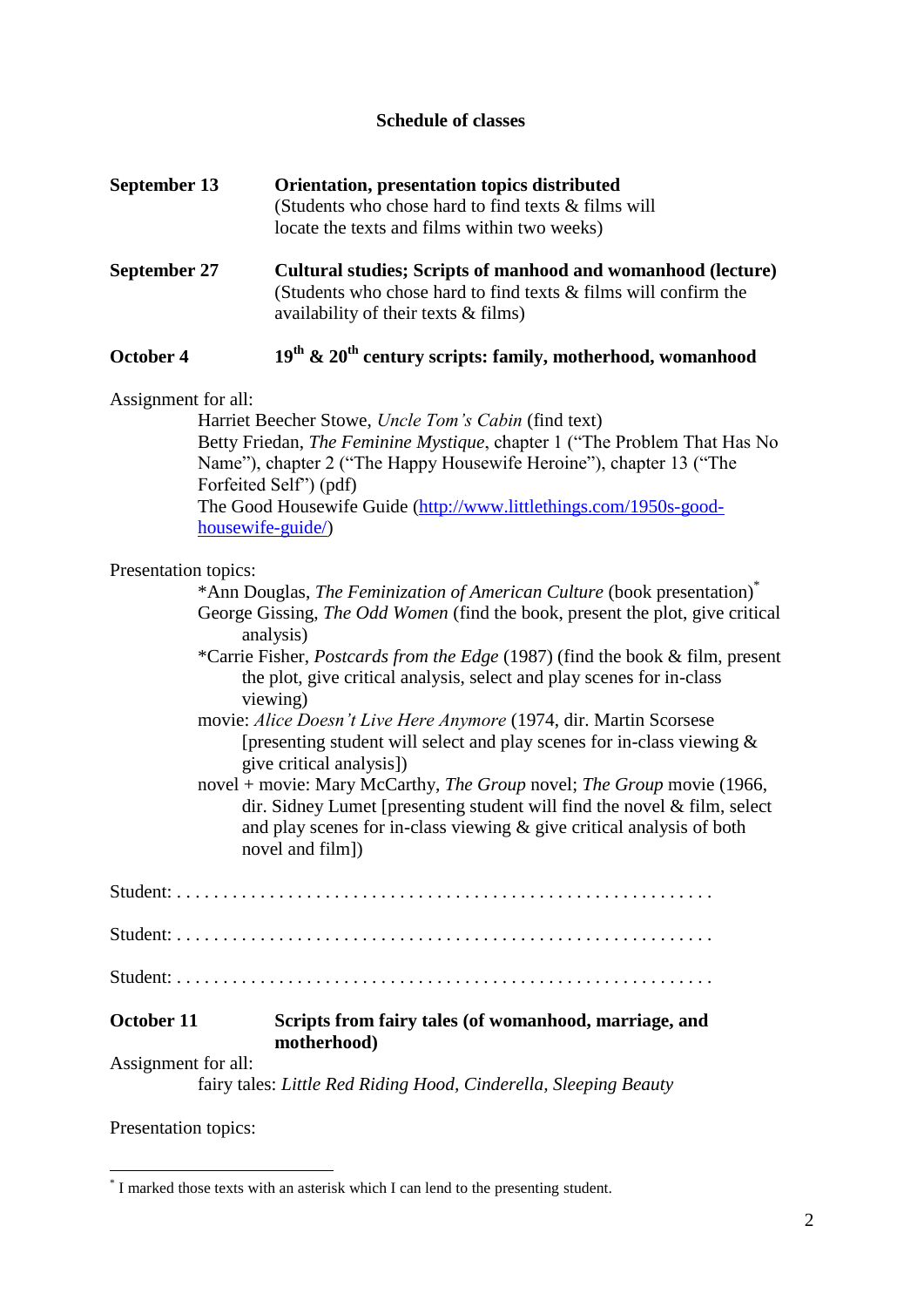Recreating classic fairy tales: Dina Goldstein (you will need to use visuals in this presentation) \*Krisztina Szabó's MA Thesis on the wicked stepmother Student: . . . . . . . . . . . . . . . . . . . . . . . . . . . . . . . . . . . . . . . . . . . . . . . . . . . . . . . . . . Student: . . . . . . . . . . . . . . . . . . . . . . . . . . . . . . . . . . . . . . . . . . . . . . . . . . . . . . . . . . **October 18 Motherhood/womanhood and the female self/I** Assignment for all: Doris Lessing, "To Room Nineteen" (1978) (pdf)) Presentation topics (presentations of critical texts): \*Hannah Gavron, *The Captive Wife—Conflicts of Housebound Mothers* \*Ann Dally, *Inventing Motherhood—Consequences of an Ideal* \*Andrea O'Reilly, *From Motherhood to Mothering—The Legacy of Adrienne Rich's Of Woman Born* (pdf) Student: . . . . . . . . . . . . . . . . . . . . . . . . . . . . . . . . . . . . . . . . . . . . . . . . . . . . . . . . . . Student: . . . . . . . . . . . . . . . . . . . . . . . . . . . . . . . . . . . . . . . . . . . . . . . . . . . . . . . . . . Student: . . . . . . . . . . . . . . . . . . . . . . . . . . . . . . . . . . . . . . . . . . . . . . . . . . . . . . . . . . **October 25 Motherhood/womanhood and the female self/II** Assignment for all: Henrik Ibsen, *A Doll's House* (1879) (find text) Kate Chopin, *The Awakening* (1899) (find text) Presentation topics: novel + movie: Sue Kaufman, *Diary of a Mad Housewife* novel; *Diary of a Mad Housewife* movie (1970, dir. Frank Perry [find the book & film, present the plot, give critical analysis, select and play scenes for in-class viewing]) novel + movie: Anne Richardson Roiphe, *Up the Sandbox* novel; *Up the Sandbox* movie (1972, dir. Irvin Kershner [find the book & film, present the plot, give critical analysis, select and play scenes for in-class viewing]) novel + movie: Sue Miller, *The Good Mother* novel; *The Good Mother* movie (1988; dir. Leonard Nimoy [find the book & film, present the plot, give critical analysis, select and play scenes for in-class viewing]) television series: *Damages* (2007-2012, dir. Todd A. Kessler et. al [presenting student will select and play scenes for in-class viewing + give critical analysis]) *Paris, Texas* (1984, Wim Wenders [presenting student will select and play scenes for in-class viewing  $+$  give critical analysis]) Student: . . . . . . . . . . . . . . . . . . . . . . . . . . . . . . . . . . . . . . . . . . . . . . . . . . . . . . . . . . Student: . . . . . . . . . . . . . . . . . . . . . . . . . . . . . . . . . . . . . . . . . . . . . . . . . . . . . . . . . .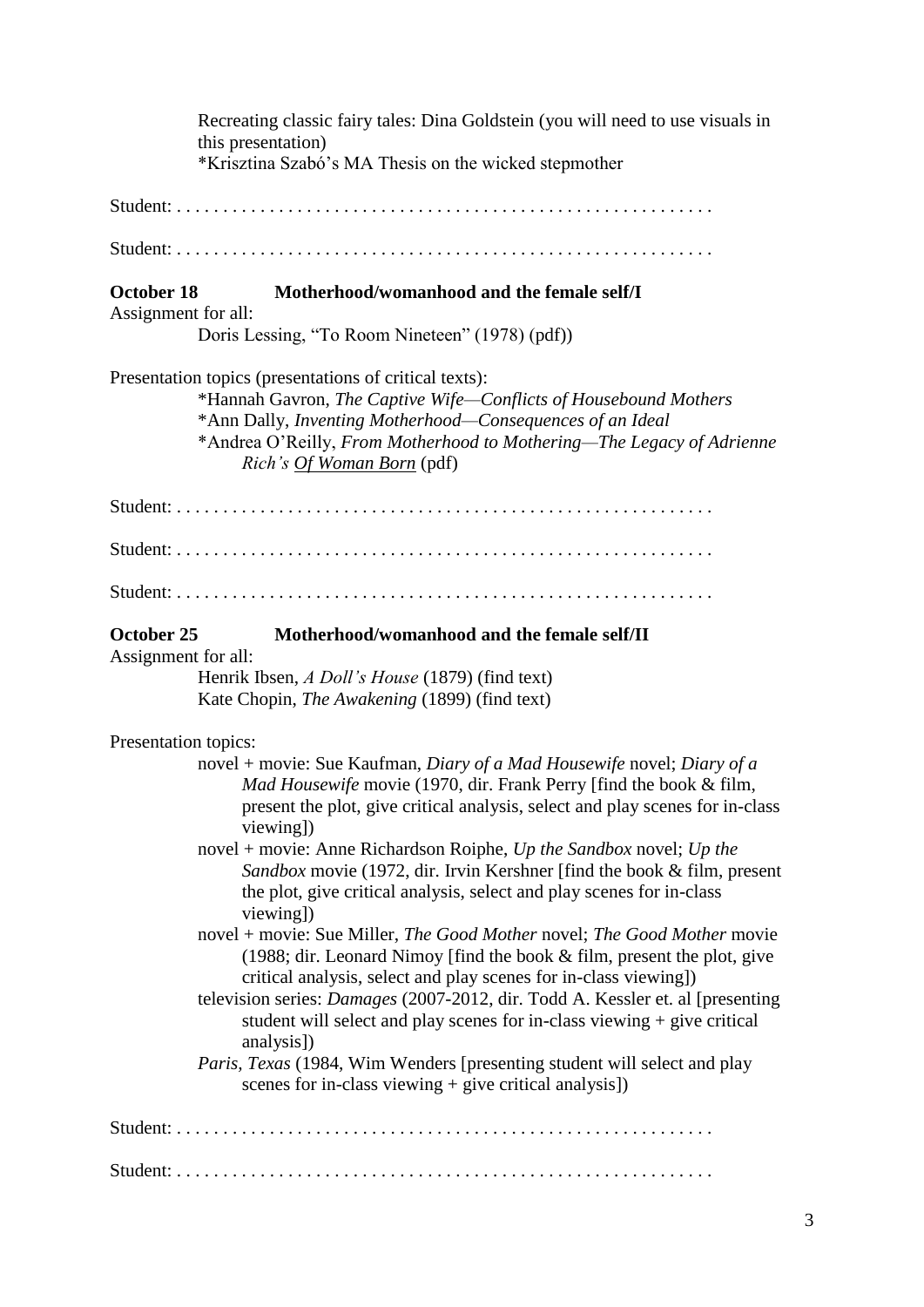| November 8                         | <b>Masculinities and history</b>                                                                                                                                                       |  |
|------------------------------------|----------------------------------------------------------------------------------------------------------------------------------------------------------------------------------------|--|
| Assignment for all:                |                                                                                                                                                                                        |  |
|                                    | R. W. Connell, "The History of Masculinity" (from The Masculinity Studies<br><i>Reader</i> ) (pdf)                                                                                     |  |
|                                    | Michael S. Kimmel, "The Birth of the Self-Made Man" (from Manhood in<br>America) (pdf)                                                                                                 |  |
| Presentation topics:               |                                                                                                                                                                                        |  |
|                                    | *Jack McLaughlin, Jefferson and Monticello—The Biography of a Builder<br>Hector St. John de Crèvecoeur, Letters from an American Farmer<br>Alexis de Tocqueville, Democracy in America |  |
|                                    | *Stephen B. Oates, With Malice Toward None—The Life of Abraham Lincoln                                                                                                                 |  |
|                                    |                                                                                                                                                                                        |  |
|                                    |                                                                                                                                                                                        |  |
|                                    |                                                                                                                                                                                        |  |
| November 15<br>Assignment for all: | <b>Masculinities in mainstream American literature</b>                                                                                                                                 |  |
|                                    | Ernest Hemingway, "Mr. and Mrs. Elliot" (In Our Time), "The Sea Change"<br>(Winner Take Nothing), The Sun Also Rises (find texts)                                                      |  |
|                                    | Tennessee Williams, Cat on a Hot Tin Roof (find text)                                                                                                                                  |  |
|                                    | Presentation topics: to be scanned:                                                                                                                                                    |  |
|                                    | *John S. Bak, "The Impotence of Being Earnest: Scott and Hemingway's<br>'Gender Trouble' in Williams's Clothes for a Summer Hotel" (from<br>Homo Americanus, 160-207)                  |  |
|                                    | *Nancy R. Comley & Richard Scholes, "Decoding Papa" (from <i>Hemingway's</i><br>Genders, 1-19)<br>*Judith Halberstam, Female Masculinity (1998)                                        |  |
|                                    |                                                                                                                                                                                        |  |
|                                    |                                                                                                                                                                                        |  |
|                                    |                                                                                                                                                                                        |  |
|                                    |                                                                                                                                                                                        |  |
| <b>November 22</b>                 | <b>Masculinities</b>                                                                                                                                                                   |  |

Assignment for all:

Peter Lehman, "What Have We Done to Deserve This?" (from *Running Scared—Masculinity and the Representation of the Male Body*) (pdf)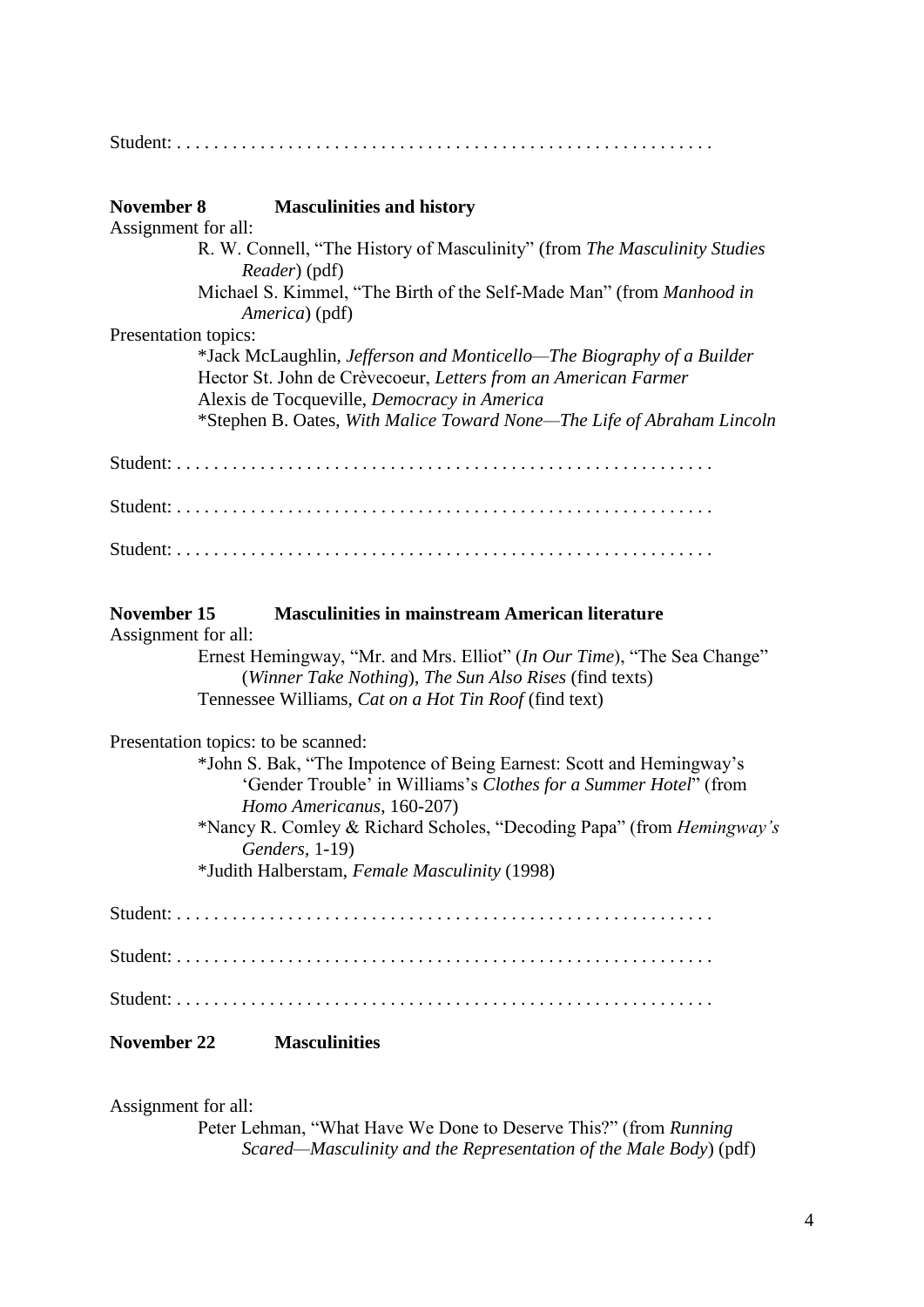| Presentation topics: critical analysis of representations of the male body<br>Susan Bordo, <i>The Male Body</i> (give critical analysis)<br>movie: Full Monty (1997, dir. Peter Cattaneo [presenting student will select<br>and play scenes for in-class viewing $+$ give critical analysis])<br>movie: What Have We Done to Deserve This (1985, dir. Pedro Almodóvar<br>[presenting student will select and play scenes for in-class viewing $+$ give<br>critical analysis])<br>movie: American Gigolo (1980, dir. Paul Schrader [presenting student will<br>select and play scenes for in-class viewing + give critical analysis]) |  |  |  |  |
|--------------------------------------------------------------------------------------------------------------------------------------------------------------------------------------------------------------------------------------------------------------------------------------------------------------------------------------------------------------------------------------------------------------------------------------------------------------------------------------------------------------------------------------------------------------------------------------------------------------------------------------|--|--|--|--|
|                                                                                                                                                                                                                                                                                                                                                                                                                                                                                                                                                                                                                                      |  |  |  |  |
|                                                                                                                                                                                                                                                                                                                                                                                                                                                                                                                                                                                                                                      |  |  |  |  |
| <b>Masculinities and television</b><br>November 29<br>Assignment for all:                                                                                                                                                                                                                                                                                                                                                                                                                                                                                                                                                            |  |  |  |  |
| Amanda Lotz, "Trying to Man Up" (from Cable Guys)                                                                                                                                                                                                                                                                                                                                                                                                                                                                                                                                                                                    |  |  |  |  |
| Presentation topics: critical analysis of male protagonists in recent television series                                                                                                                                                                                                                                                                                                                                                                                                                                                                                                                                              |  |  |  |  |
|                                                                                                                                                                                                                                                                                                                                                                                                                                                                                                                                                                                                                                      |  |  |  |  |
|                                                                                                                                                                                                                                                                                                                                                                                                                                                                                                                                                                                                                                      |  |  |  |  |
|                                                                                                                                                                                                                                                                                                                                                                                                                                                                                                                                                                                                                                      |  |  |  |  |
| December 6<br>Gender-centered dramas on television                                                                                                                                                                                                                                                                                                                                                                                                                                                                                                                                                                                   |  |  |  |  |
| Assignment for all:<br>Amanda Lotz, "Dynamic Duos" (from Cable Guys)                                                                                                                                                                                                                                                                                                                                                                                                                                                                                                                                                                 |  |  |  |  |
| Presentation topics: critical analysis of the dynamics of male and female protagonists in<br>recent television series                                                                                                                                                                                                                                                                                                                                                                                                                                                                                                                |  |  |  |  |
|                                                                                                                                                                                                                                                                                                                                                                                                                                                                                                                                                                                                                                      |  |  |  |  |
|                                                                                                                                                                                                                                                                                                                                                                                                                                                                                                                                                                                                                                      |  |  |  |  |
|                                                                                                                                                                                                                                                                                                                                                                                                                                                                                                                                                                                                                                      |  |  |  |  |
|                                                                                                                                                                                                                                                                                                                                                                                                                                                                                                                                                                                                                                      |  |  |  |  |
|                                                                                                                                                                                                                                                                                                                                                                                                                                                                                                                                                                                                                                      |  |  |  |  |
| December 13<br><b>Final oral exam</b>                                                                                                                                                                                                                                                                                                                                                                                                                                                                                                                                                                                                |  |  |  |  |